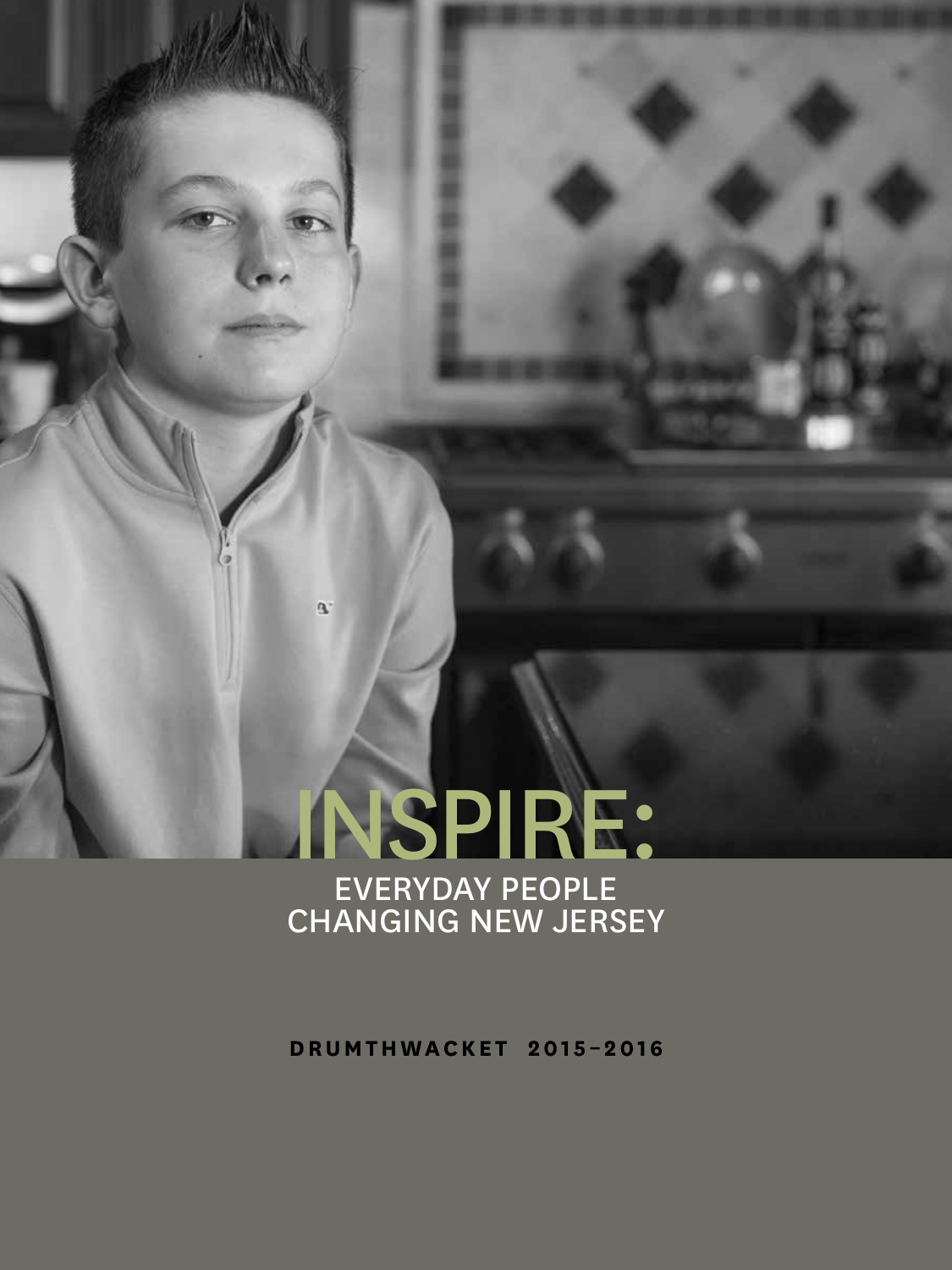# Inspire:

EVERYDAY PEOPLE Changing New Jersey

Aubrey J. Kauffman Kay Kenny Donald Lokuta Geanna Merola Klaus Schnitzer Robin Schwartz Jay Seldin Bruce M. White Wendel A. White

September 23, 2015 – July 27, 2016 Drumthwacket, Princeton, NJ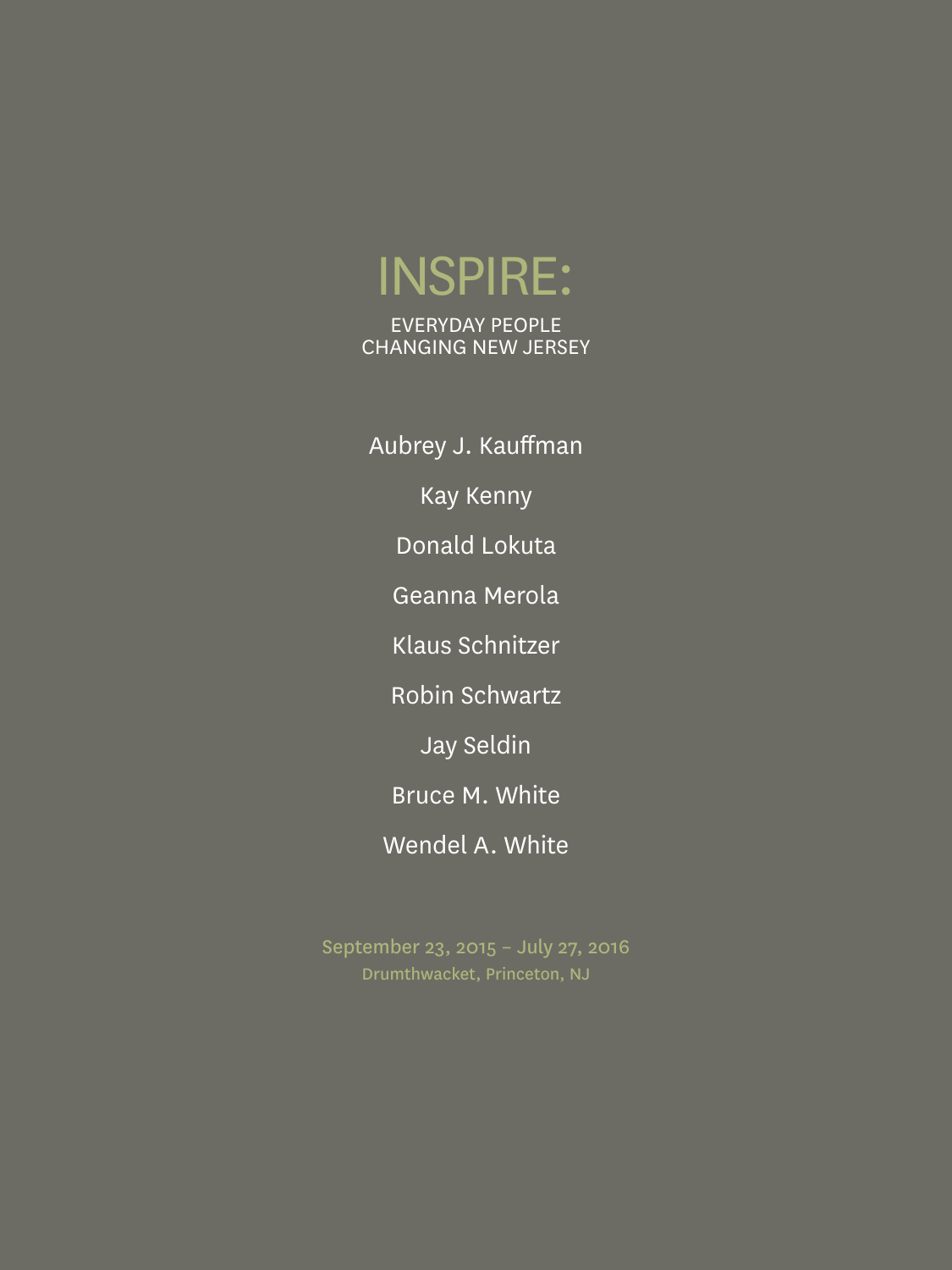nspire: Everyday People Changing New Jersey partners the non-profit organizations New Jersey Heroes, which I founded in 2010, and the Drumthwacket Foundation of which my husband, the Governor, proudly serves as Honorary Chairperson and I serve as President. The Drumthwacket Foundation commissioned nine New Jersey fine art photographers to photograph eighteen individuals honored by New Jersey Heroes. The resulting eighteen black and white portraits captured through the lens of professional photographers Aubrey J. Kauffman, Kay Kenny, Donald Lokuta, Geanna Merola, Klaus Schnitzer, Robin Schwartz, Jay Seldin, Bruce M. White and Wendel A. White celebrate these remarkable individuals whose hard work and tireless efforts inspire New Jerseyans to give back to their community. The exhibit furthers the Drumthwacket Foundation's fine arts initiative launched in 2012 to curate historical and contemporary exhibits which recognize New Jersey's rich cultural heritage and raise pride in our wonderful state.

I hope you enjoy the exhibit and your visit to Drumthwacket.

New Alturty

Mary Pat Christie First Lady of New Jersey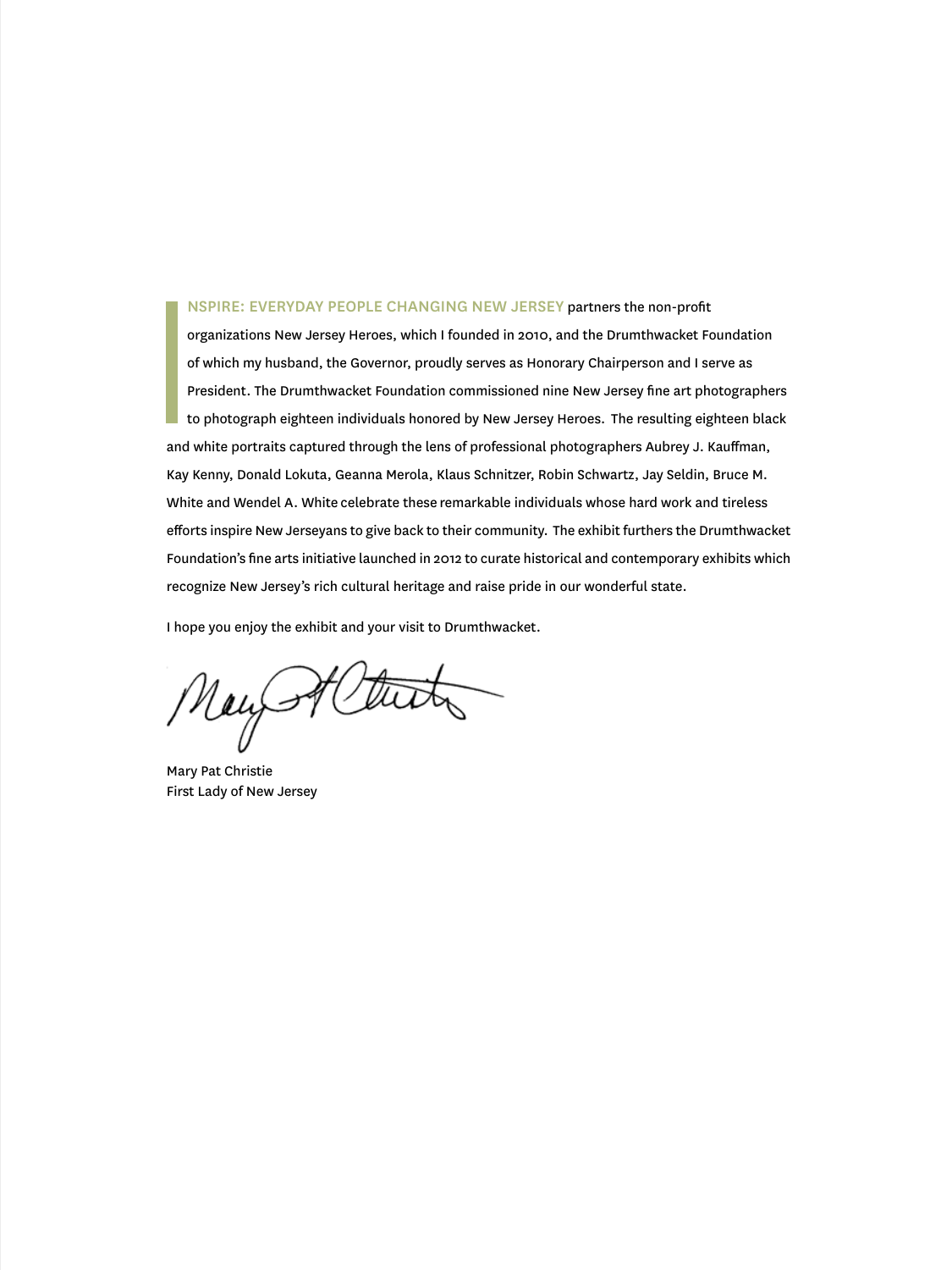



*Jerry Walker, Founder, Team Walker Rod Hirsch, Founder, Operation Shoebox*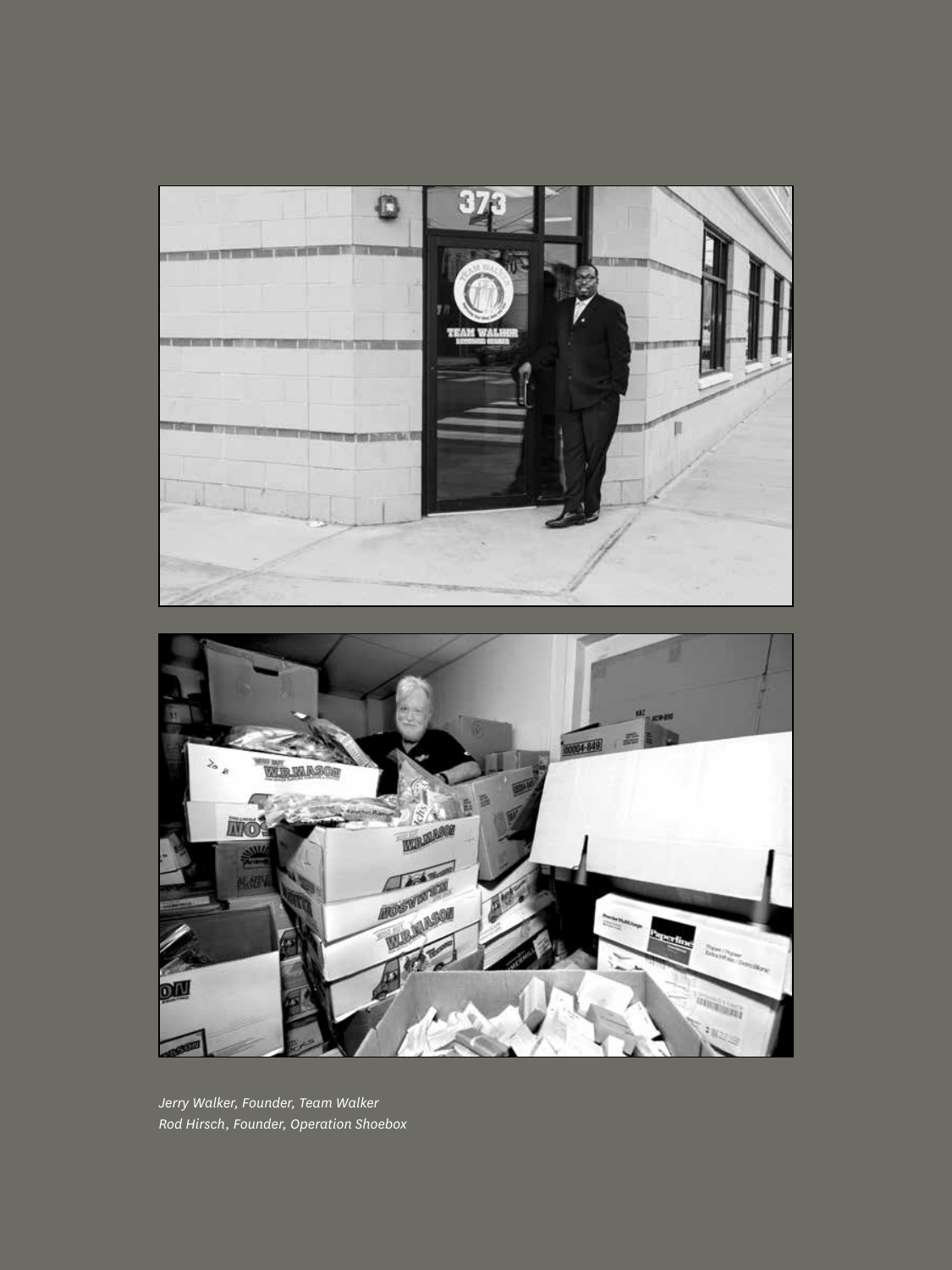### **aubrey J. kauffman**

**Aubrey J. Kauffman** is a photographer living and working in New Jersey. He received his BA in Media Arts from New Jersey City University and his MFA in Visual Arts from Rutgers University's Mason Gross School of the Arts. He has taught photography at Mason Gross, Middlesex County College, Mercer County Community College and Community College of Philadelphia.

His photography has been included in group exhibitions at The Newark Museum, Newark, NJ; Rider University, Lawrenceville, NJ; Southern Light Gallery in Amarillo, Texas; The Biggs Museum of American Art in Dover, DE; Philadelphia Photo Arts, Philadelphia, PA and the Griffin Museum of Photography in Winchester, MA.

He has exhibited in solo shows at The New Jeresey State Museum, Trenton, NJ; Enfoco at  $7<sup>th</sup>$  and  $2<sup>ND</sup>$  Street Gallery,

New York, NY; Southern Light Gallery in Amarillo, Texas and Marguerite & James Hutchins Gallery at the Gruss Center of Visual Arts, Lawrenceville, NJ.

He was awarded the Brovero Photography Prize by Mason Gross and his work was named "Best in Collection" by Alpha Art Gallery in New Brunswick, NJ.

His work is represented in the permanent collections of Rider University in Lawrenceville, NJ and Johnson & Johnson's Corporate Headquarters in New Brunswick, NJ.

At present he is the Gallery Manager for Mason Gross Galleries at Mason Gross School of the Arts in New Brunswick, NJ and a contributting writer on photography for US 1 in Princeton, NJ.

**aubreyjkauffman.com**

#### **Jerry Walker, Founder, Team Walker**

Jerry Walker is not only a star athlete, playing basketball for St. Anthony High School and Seton Hall University, he is also a hero to many children growing up in his hometown of Jersey City. Through his non-profit foundation, Team Walker, he provides inner city youth with a safe and fun place to spend their free time after school and throughout the summer. Having a program like this that focuses on academic and recreational activities gives these children a better chance to stay free from any negative influences they might encounter in their neighborhood.

**teamwalker.org**

#### **Rod Hirsch, Founder, Operation Shoebox NJ**

When Rod was an Eagle Scout in 1969, he had friends who were sent over to serve in Vietnam. He chose then to do a service project, sending care packages to his friends and other troops who were overseas. The idea came back to him to start up again 36 years later and Operation Shoebox New Jersey was born. He recognized that the simple gesture of a care package really means everything to a service member who is far away from their family and friends. Through Operation Shoebox he is making a difference in the lives of our military personnel every day. Since it's inception in 2005, Operation Shoebox has sent over 95,000 care packages to our troops in the Middle East.

**opshoeboxnj.org**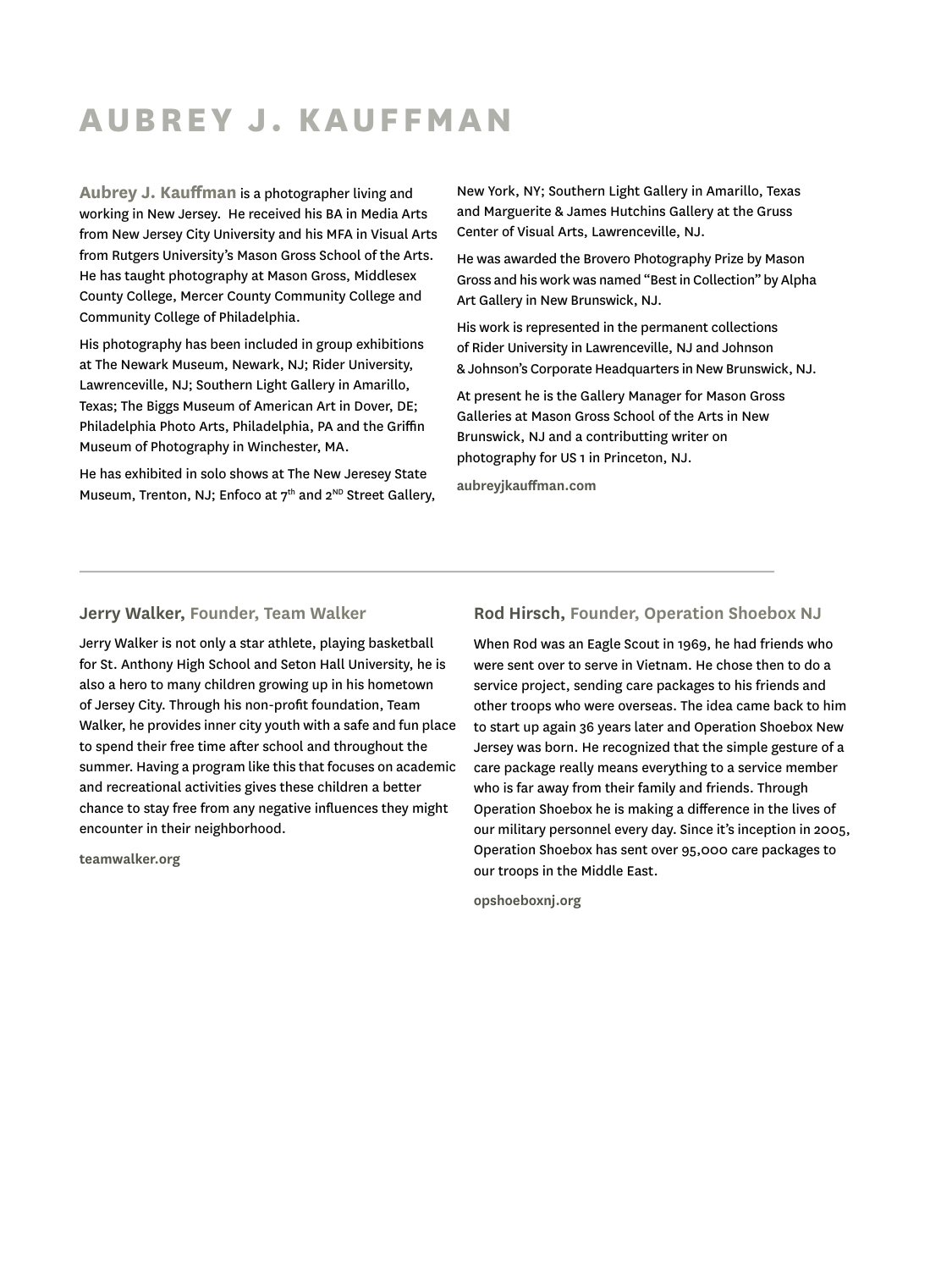



*Robert Clark, Founder, YouthBuild Newark Asia D. Smith, Founder, Purple R.E.I.G.N. Social Services*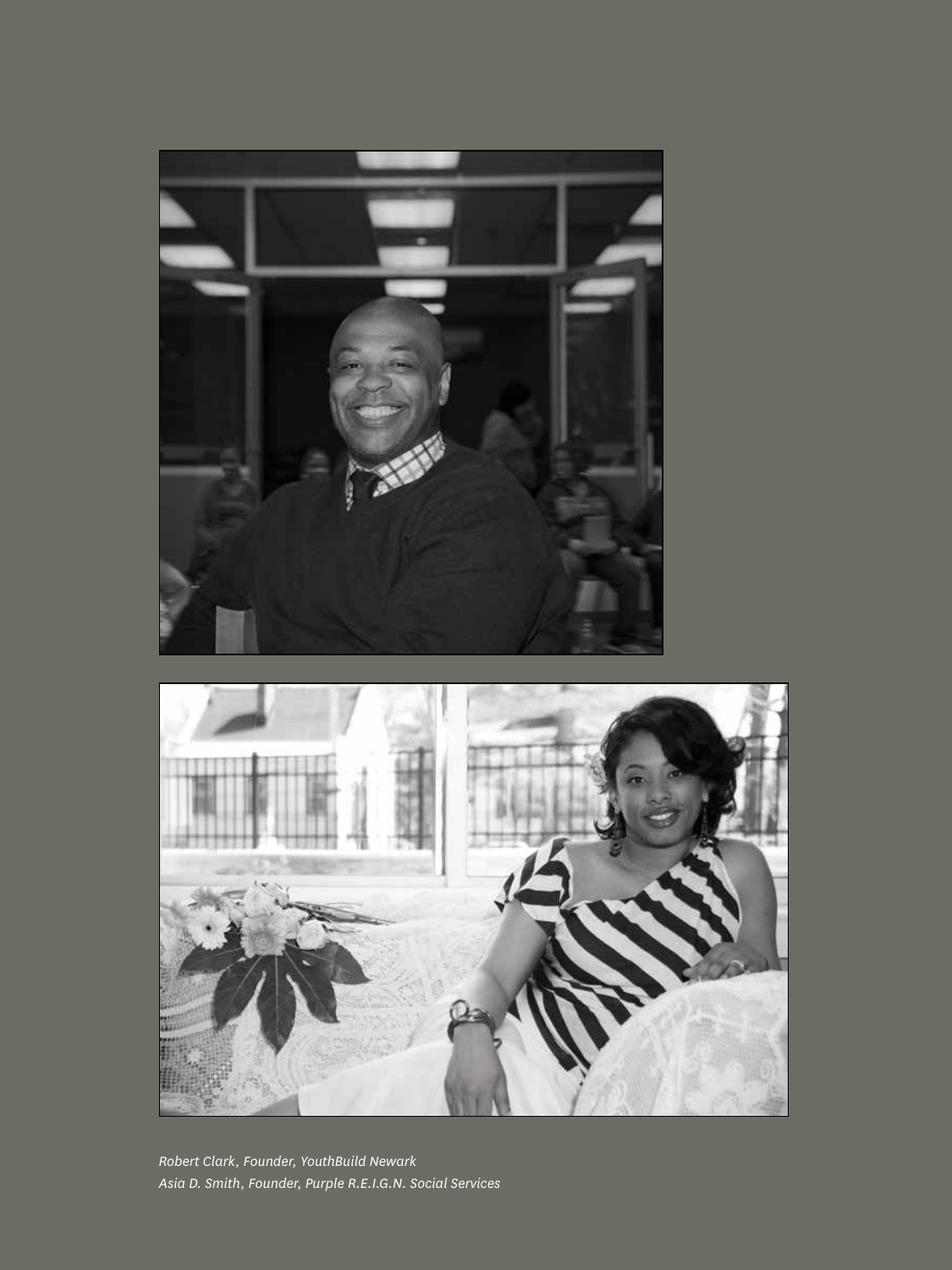## **kay kenny**

**Kay Kenny** received a BFA from Syracuse University, MA from Rutgers University and MFA from Syracuse University. She writes art criticism and articles on the visual arts for arts magazines and has taught photography for over 20 years at New York University and the International Center of Photography in New York City. Awards include the 2015 Legacy Award, Griffin Museum of Photography, 2009 Honorable Mention in Fine Arts Photography Lucie Awards and three prestigious New Jersey State Council on the Arts Fellowship Awards. She has had numerous one-person shows most notably in Medellin, Columbia; Taipei, Taiwan; Lubbock, Texas and New York City and has curated several

exhibits, including "Memory & Loss", a five-person photobased exhibit at the Mary Anthony Gallery in New York City. Her work is in several notable corporate, museum and private collections including Pfizer Corporation, New York, NY; Milwaukee Art Museum, Milwaukee, WI and Bristol-Myers Squibb, Lawrenceville, NJ. Recent publications about her work include Photography's Antiquarian Avant-Garde by Lyle Rexer, Abrams Publishing; Light & Lens, Photography in the Digital Age; and Photographic Possibilities by Robert Hirsch, Focal Press as well as several other photography books.

**kaykenny.com**

#### **Robert Clark, Founder, YouthBuild Newark**

The YouthBuild Newark program is based off the national YouthBuild model, which gives youth ages 16-24 a second chance at a new life. The students coming into this program have somehow lost their way, be it dropping out of high school, incarceration, or other troubling circumstances. YouthBuild is an intensive year-round program that helps these students get their high school equivalency diploma while teaching them important life skills and the value of hard work. When they leave this program, they not only carry their GED, but also a certificate for construction trades. YouthBuild Newark has provided over 2,000 disconnected young adults with the academic and vocational skill development they need to transform their lives.

**youthbuildnewarknj.org**

#### **Asia D. Smith, Founder, Purple R.E.I.G.N. Social Services**

After escaping a violent and abusive relationship, Asia wanted to help other men and women who suffered the same abuse. With that, she took the money she had saved to attend law school and started the non-profit foundation Purple R.E.I.G.N. Social Services. R.E.I.G.N. is an acronym for Restoration, Empowerment, Integrity, Grace, and Nobility. Purple R.E.I.G.N. gives resources and support to help victims get out of their abusive relationships safely.

**purplereignss.org**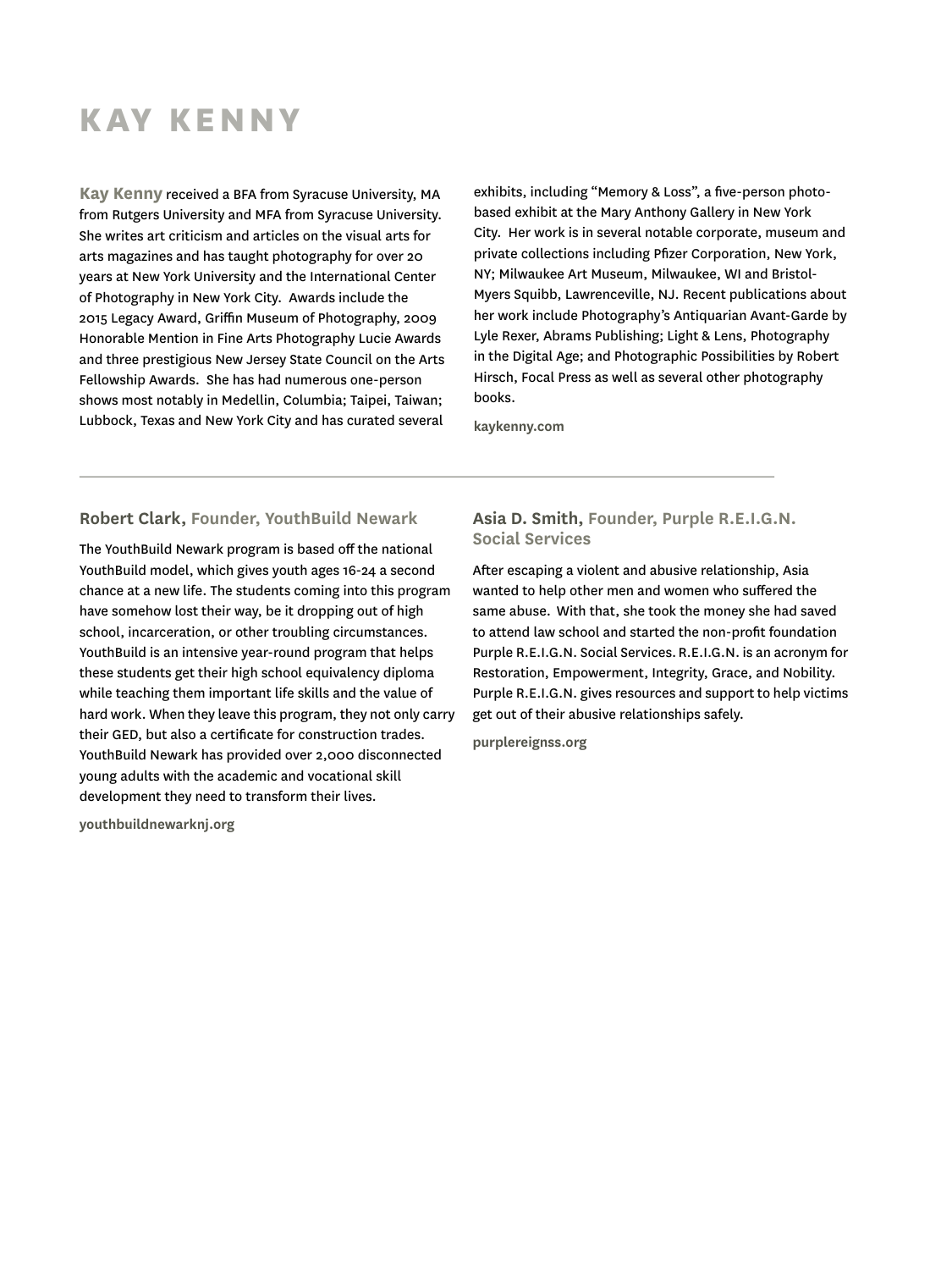

*Kate Dowd, Assistant Program Director, GlassRoots, Inc. Alan Weinstein, Volunteer, Community Soup Kitchen & Outreach Center, Morristown*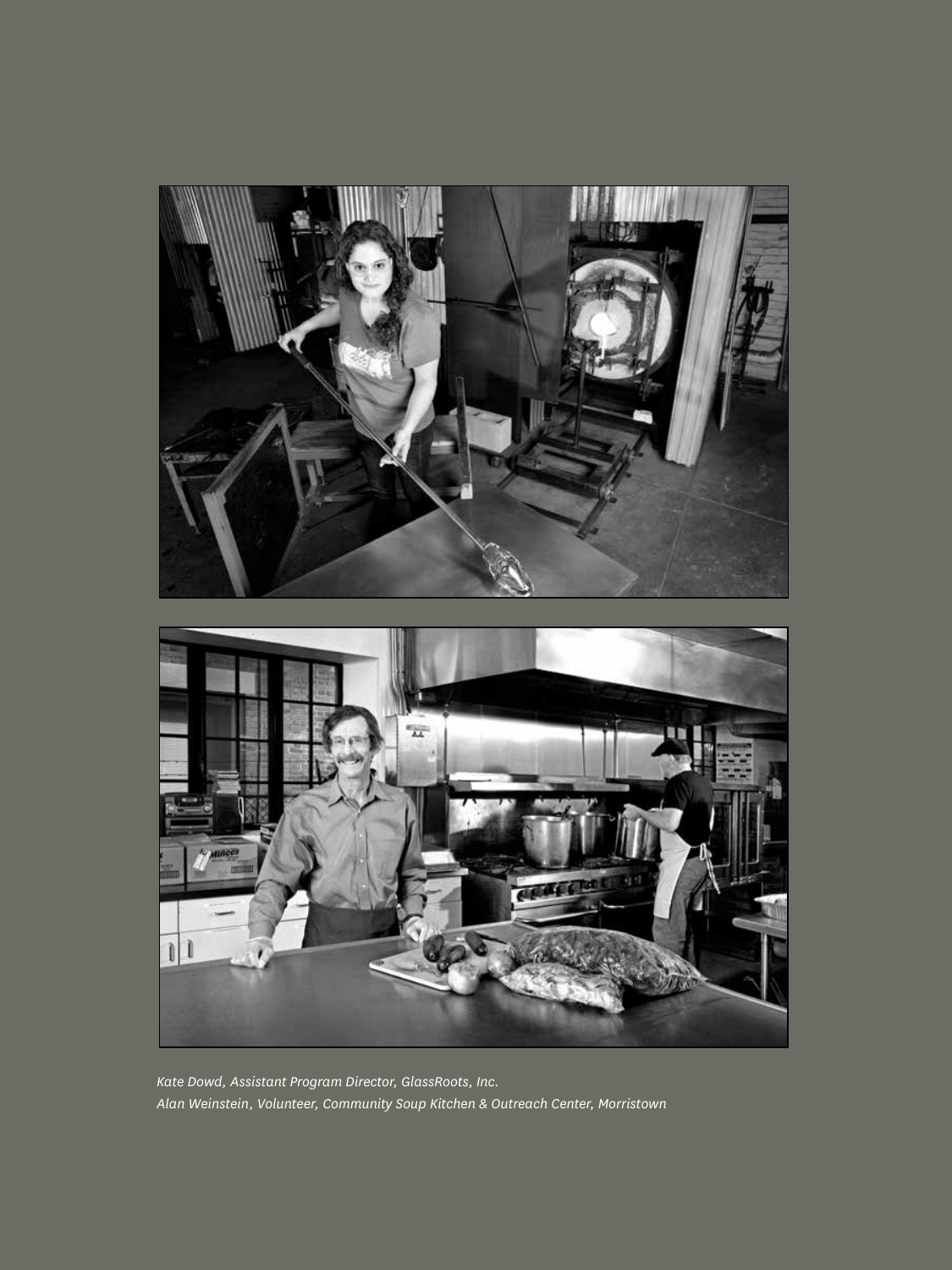### **donald lokuta**

**Donald Lokuta's** career as a photographer, painter, teacher, and historian spans over forty years. He has authored and co-authored several books and has written many articles about photography. His own artwork is published widely and has been included in over 300 exhibitions. Lokuta's works are in numerous permanent collections such as the Art Museum at Princeton University, the Bibliothèque Nationale in Paris, the Museum of the City of New York, the International Center of Photography in New York City, Lehigh University in Bethlehem, The New York Historical Society, the National September 11 Memorial & Museum in New York City, the Nelson-Atkins Museum and the Smithsonian Institution (National Museum of American History) in Washington, D.C.

Lokuta has had solo exhibitions at Sarah Morthland Gallery in New York; the New Jersey State Museum in Trenton; the Newark Museum in Newark, New Jersey; Parsons School of Design in New York City; Dabac Gallery in Zagreb, Croatia; the Zimmerli Art Museum. Rutgers University, New Brunswick, NJ; Srecna Gallery in Belgrade; the Urban Arts Space, The Ohio State University, Columbus, Ohio and the

San Antonio Museum of Art. Lokuta's participation in group exhibitions includes the Museum of Modern Art in New York City; the New York Historical Society; Lincoln Center for the Performing Arts in New York City; the Columbus Museum of Art in Columbus Ohio; the Front Room Gallery in Singapore; the Nelson-Atkins Museum in Kansas City; the Madison Museum of Contemporary Art in Madison, Wisconsin; Galleria Nationale d'Arte Moderna, Rome, Italy and the Norton Museum of Art in West Palm Beach, Florida. Lokuta is the recipient of twelve grants for his photography, including four prestigious New Jersey State Council on the Arts Fellowship Awards.

Donald Lokuta earned his Ph.D. at The Ohio State University in Columbus, Ohio, received his M.A. at Montclair University and B.A. at Newark State College in New Jersey. Lokuta guest lectures extensively and is a Distinguished Professor at Kean University in Union, New Jersey where he teaches photography in the Fine Arts Department. Lokuta's interest in historical photography is extensive and he has curated many exhibitions.

**donaldlokuta.com**

#### **Alan Weinstein, Volunteer, Community Soup Kitchen & Outreach Center, Morristown**

The Community Soup Kitchen feeds on average 100-350 people every day, 7 days a week, 365 days a year… that's over 10,000 consecutive days working to help others since they opened their doors in 1984. The numbers are staggering and show the extreme importance of the Soup Kitchen. Alan, the former owner of the Park Savoy, would donate unused food the hall had to the Soup Kitchen. When he retired, he asked them if he could help volunteer in any other way. When he learned that due to new restrictions, the Soup Kitchen was unable to accept perishable food donations from individuals and only from restaurants and caterings halls, he went to work using his contacts in the field and started the Kitchen to Kitchen Program. Through this program, local restaurants and catering halls are able to donate unused food, as well as any pre-made food (like soups), directly to the Soup Kitchen for distribution to their guests. This program single-handedly kept the Soup Kitchen's doors open and the food collected accounts for over 60% of the food they serve.

#### **Kate Dowd, Assistant Program Director, GlassRoots, Inc.**

Founded in 2001, GlassRoots, Inc. is an organization that provides artistic and life skills training to the Newark area youth through workshops in glassmaking and basic business and entrepreneurial concepts. GlassRoots' mission is to transform lives, especially of underserved youth, by fostering life-long learning and creative selfexpression through the wonder of glass-making. In addition to being the Assistant Program Director, Kate is lead flame working instructor at GlassRoots, teaching students everyday this exciting and enticing craft.

**glassroots.org**

**cskmorristown.org**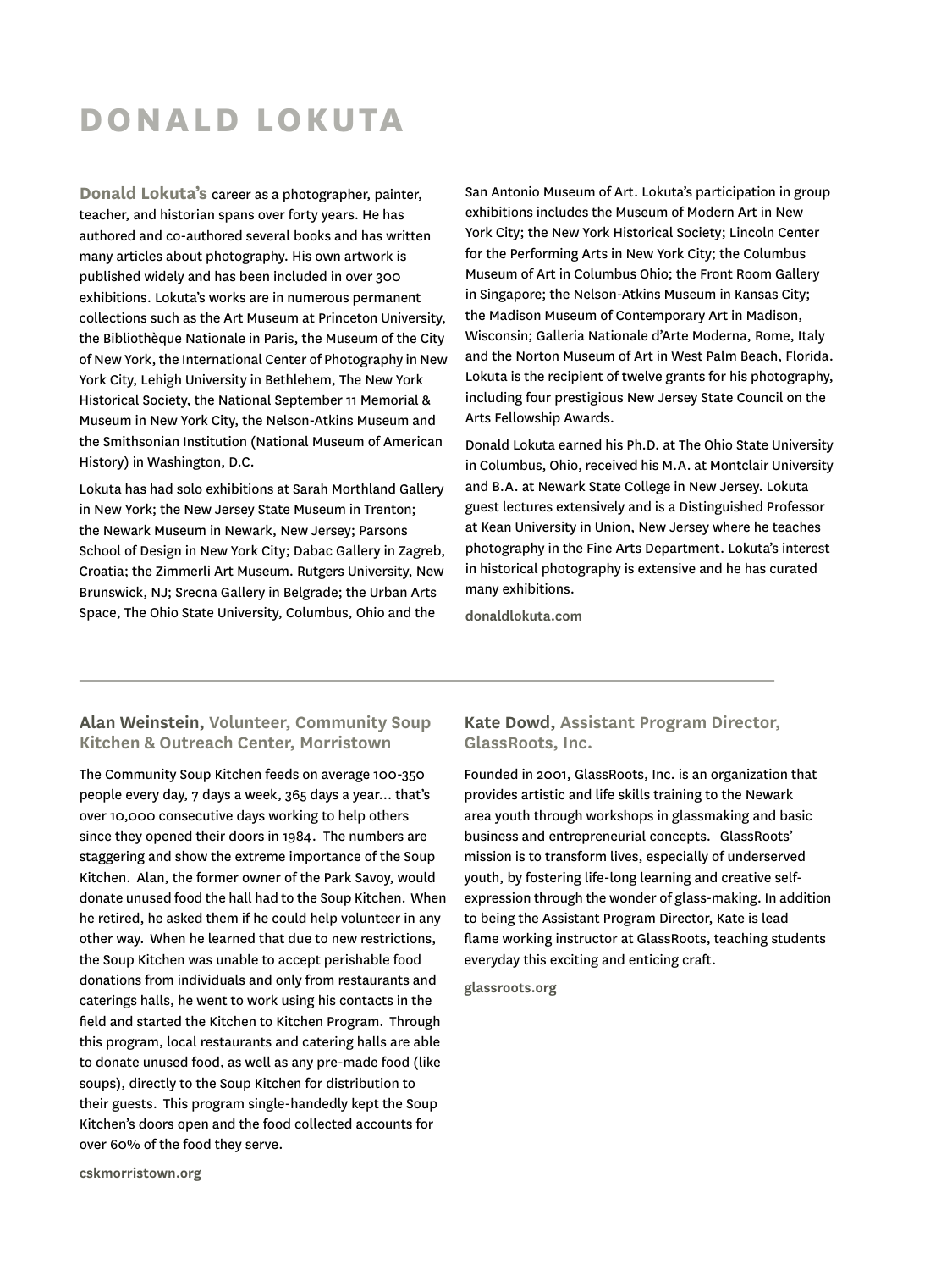

*Abby Daly, Founder, Bridge of Books Foundation Alex DePalma, Founder, Brick Stars Challenger Program*

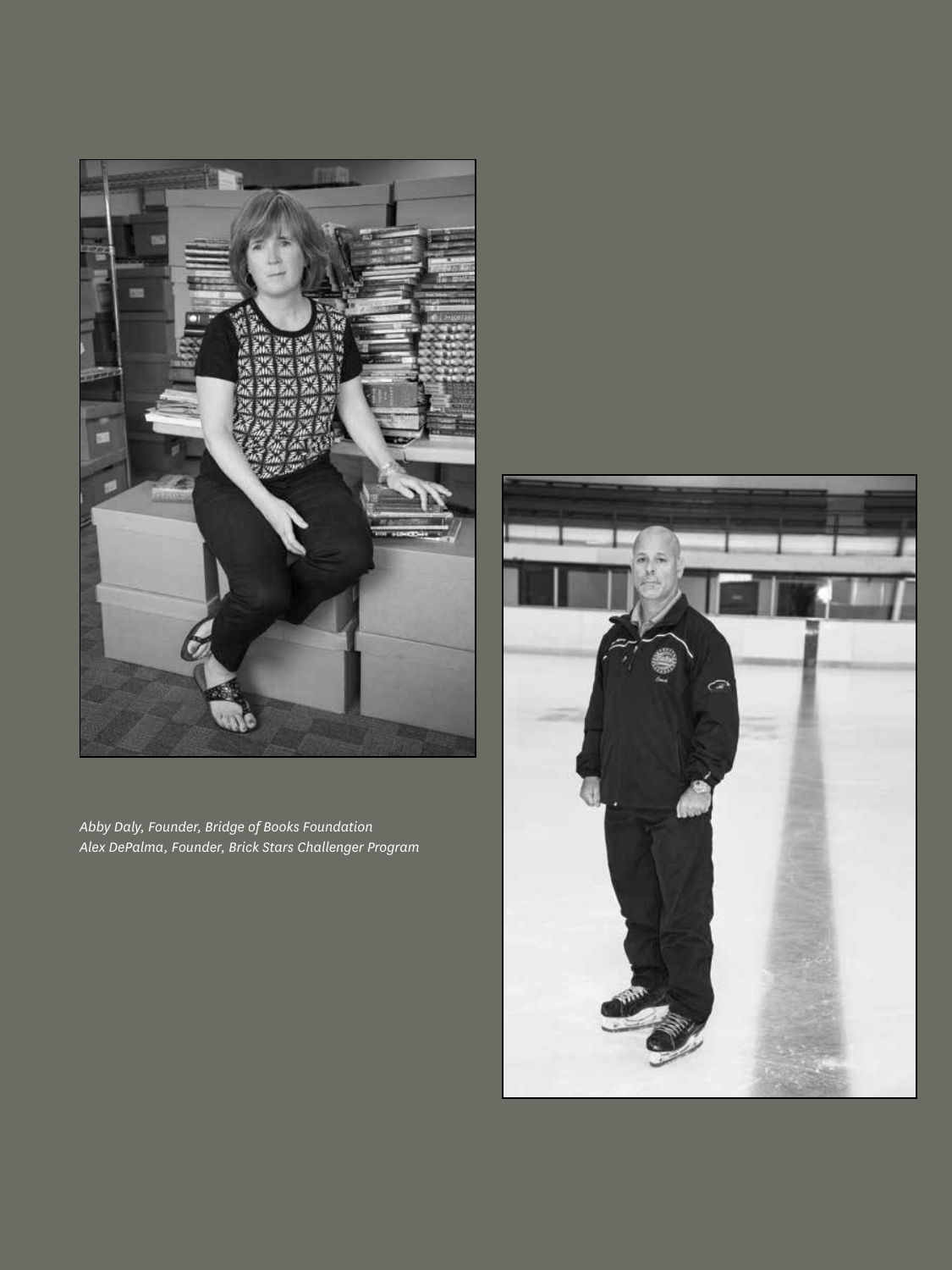### **geanna merola**

**Geanna Merola** is an artist and educator whose use of photography spans a period of over thirty years. She has exhibited her work in numerous group and solo exhibitions nationally and internationally. She has received multiple fellowship grants from the New Jersey State Council on the Arts and a NEA/Mid-Atlantic Regional Fellowship. She completed a Mid-Career Fellowship at Princeton University where she studied with Emmet Gowin and Peter C. Bunnell.

Merola's work is included in private, public and major corporate collections and has also appeared on CD

covers for Deutsche Grammophon records as well as book covers for works of fiction and poetry. Merola currently teaches photography and the history of photography at Brookdale Community College in Lincroft, New Jersey. She divides her time between New York City and Ocean Grove, New Jersey, where she keeps a studio near her home.

**geannamerola.com**

#### **Abby Daly, Founder, Bridge of Books Foundation**

Bridge of Books provides an ongoing source of books to underprivileged and at-risk children throughout New Jersey in order to support literacy skills and to encourage a love of reading. The organization's name comes from the belief that a book, like a bridge, can take a child to new places. Founder Abby Daly saw an overwhelming need for books in many areas of our state. As something many of us take for granted, she wanted to find a way to be able to provide for those children who may not even own a single book. Through donations and book drives, Bridge of Books has been able to facilitate the distribution of over 600,000 books since it's launch in 2003.

**bridgeofbooksfoundation.org**

#### **Alex DePalma, Founder, Brick Stars Challenger Program**

After being a hockey coach for some 25 years, Alex DePalma felt he was ready for a new challenge. Recognizing the large number of children and adults with developmental disabilities in our state, Alex founded in 2009 the Brick Stars Challenger Program to introduce this group of citizens to his favorite sport. However, what may have started out as a fun way to bring hockey to individuals with disabilities, quickly grew into a life changing program. Participants become more animated and talkative and maintain better focus in their daily lives. They become physically stronger and develop more confidence. The program teaches coordination, strength, endurance, and motivation which helps with their independence. Brick Stars Challenger Program is the fastest growing special needs ice hockey program in NJ.

**brickstarshockey.webs.com**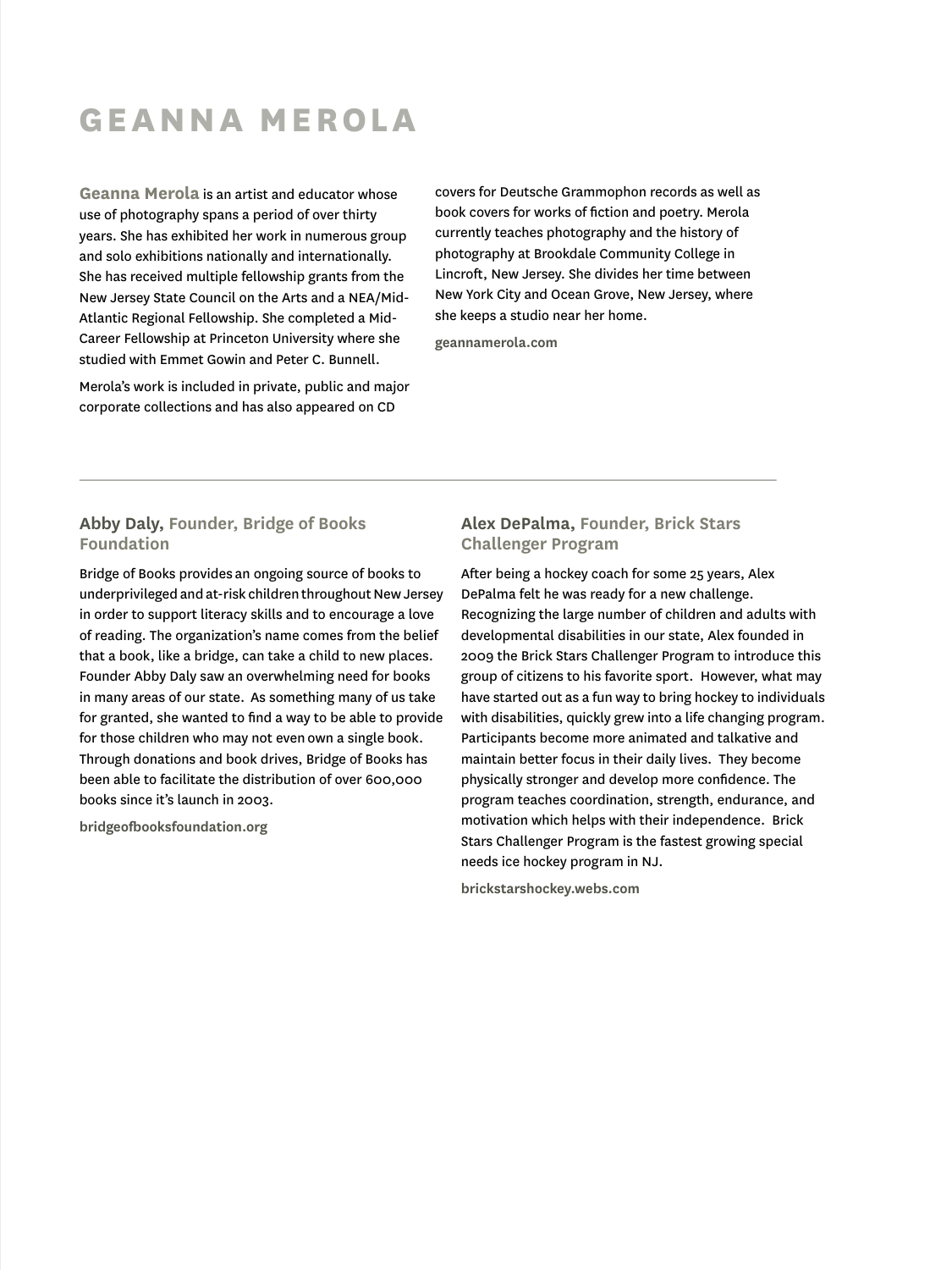

*Michael Ricci, Founder, Operation Beachhead Diane Taylor, Founder, Pass It Along*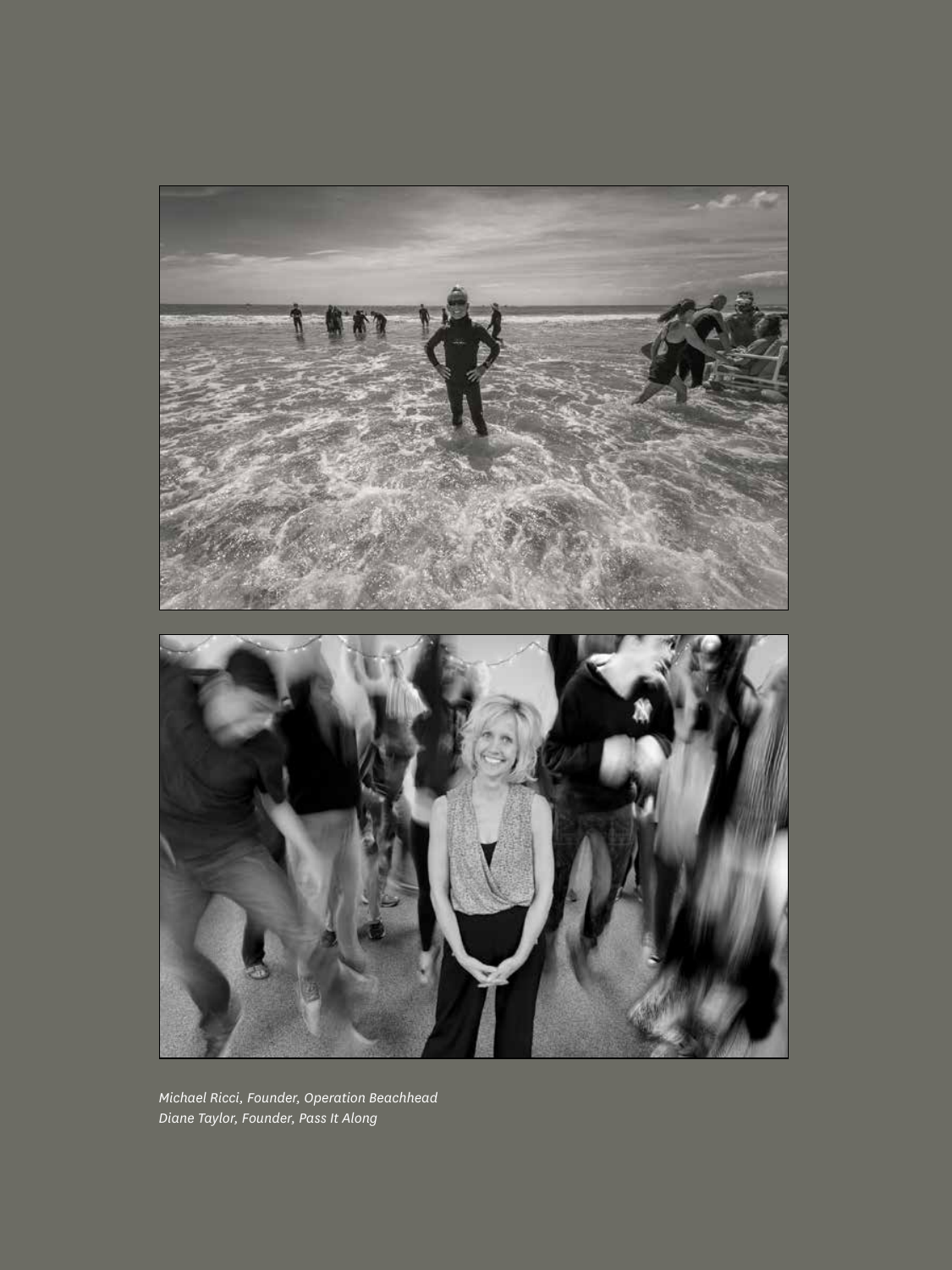## **klaus schnitzer**

**Klaus Schnitzer's** exhibition career consists of over 200 regional, national and international shows. As a visiting artist he has lectured and taught at, among others, the Chicago Art Institute, Tyler School of Art and Haifa University (Israel). Consulting work includes MIT's Car Consortium/Media Lab, Polaroid Corporation and the National Park Service.

He has received a National Endowment for the Arts grant, 16 grants from Montclair State University, four from the Polaroid Foundation, and four from the New Jersey Council on the Arts.

Klaus Schnitzer's work can be found in numerous private collections as well as in the Museum of Modern Art, Ellis Island Immigration Museum, Lower East Side Tenement Museum, the Polaroid International Collection and BMW NA.

**klausschnitzerphoto.com**

#### **Michael Ricci, Founder, Operation Beachhead**

Michael Ricci is a combat-decorated veteran who sustained permanent injuries while serving in Vietnam. He started the foundation, Operation Beachhead, to help disabled veterans and members of his community learn how to take part in water sports, like surfing, through an adaptive sports program. In addition to helping disabled veterans, Michael has expanded the program to include individuals with disabilities such as autism and other special needs. As of 2014, Operation Beachhead launched a winter adaptive sports program that includes sled hockey and ice skating for participants.

**opbeachhead.org**

#### **Diane Taylor, Founder, Pass It Along**

Diane was inspired to start Pass It Along in 2001 after a group of neighborhood teenagers asked her to help them collect food for a local food pantry. She realized there were a number of young people in her immediate community who had excellent ideas for community service activities and volunteerism, but just needed some adult guidance and the appropriate tools to get the ball rolling. So with that, she decided to leave her full time job and start Pass It Along, a non-profit that gives young people the opportunity to plan, execute, lead, and participate in initiatives to bring about positive change in their community and state. This model has allowed Pass It Along to start and continue numerous programs that help a wide array of needs.

**www.passitalong.org**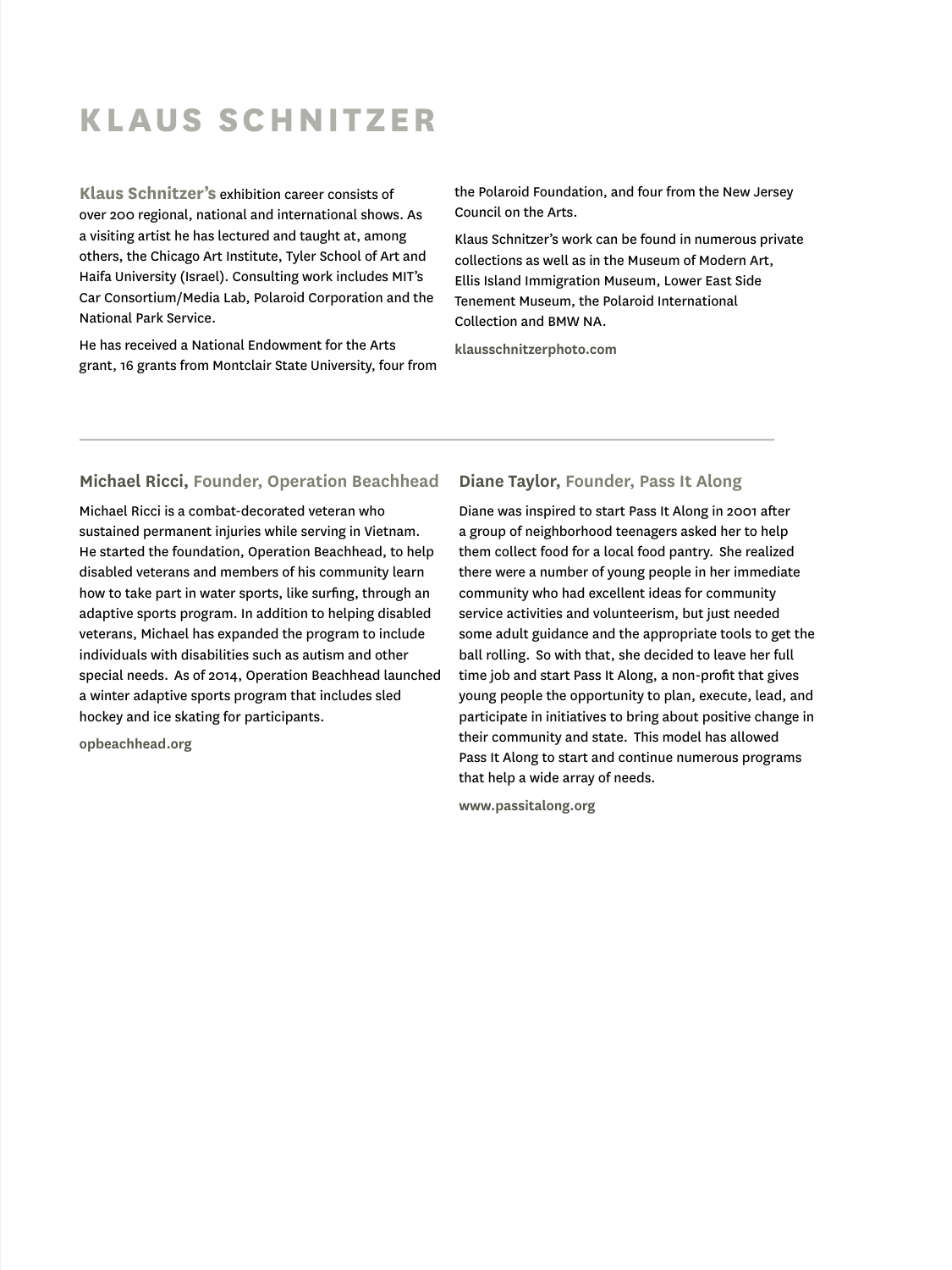



*Mia, Pony Power Therapies Rider, and Dixie the pony, Pony Power Therapies Wendie Blanchard, Founder, Arthur & Friends*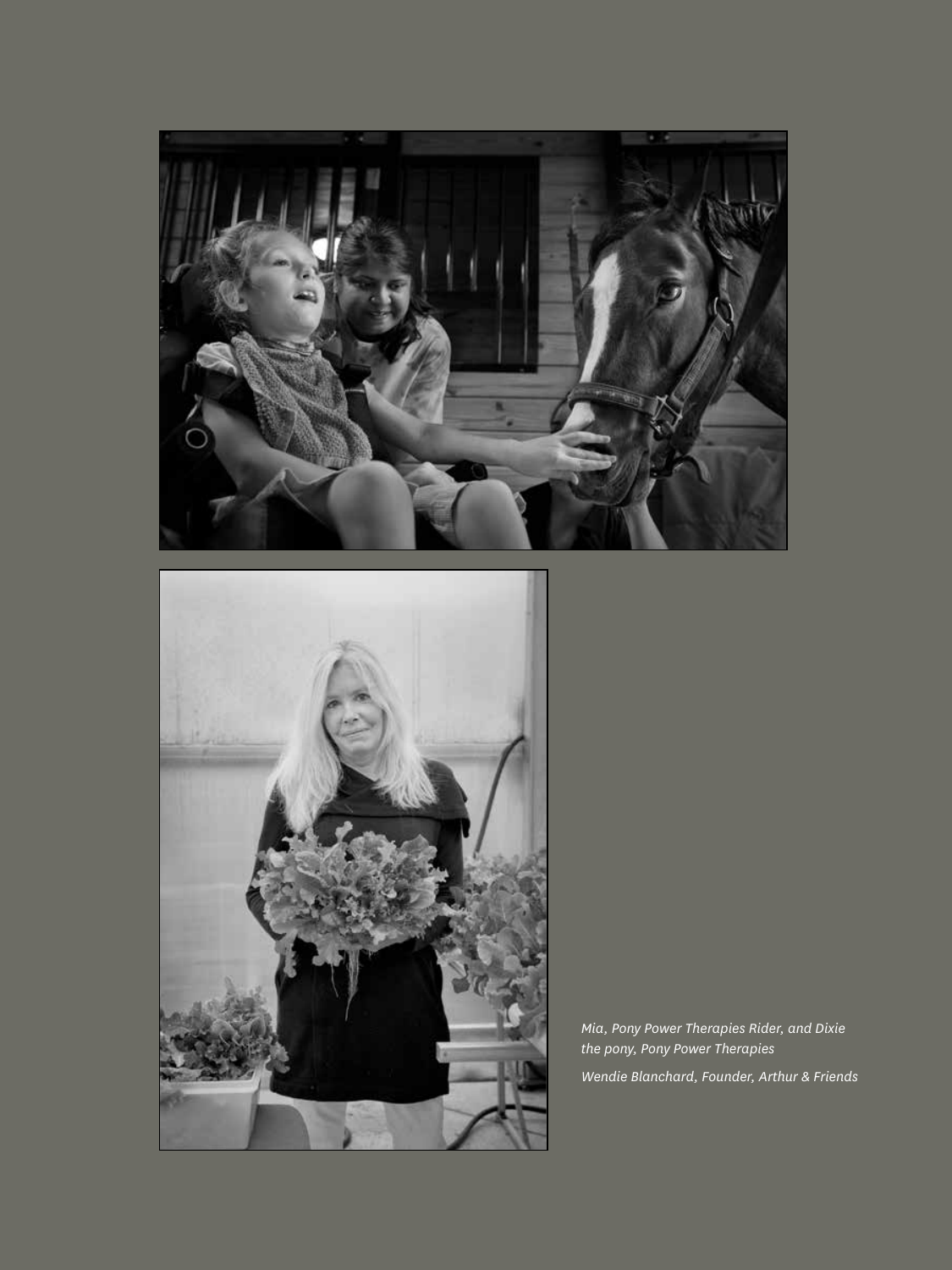### **Robin schwartz**

**Robin Schwartz** earned a Master of Fine Arts in Photography from Pratt Institute and her photographs are held in several museum, corporate and private collections including The Metropolitan Museum of Art, New York; The Museum of Modern Art, New York; The Smithsonian American Art Museum, Washington, D.C.; The San Francisco Museum of Modern Art; The Zimmerli Voorhees Museum, New Jersey; and Johnson & Johnson,New Brunswick, NJ. Monographs include Amelia and The Animals, The Aperture Foundation, 2014; Amelia's World, The Aperture Foundation, 2008; Dog Watching, Takarajima Books, 1994 and LIKE US: Primate Portraits, W.W. Norton & Company, New York, 1993.

Schwartz's photographs have been published in The New York Times Magazine, The New Yorker Magazines, TIME Magazine LIGHTBOX, New York Times Lens Blog, Slate Magazine, PetaPixel, CBSNEWS.com (covering The FENCE at Photoville / United Photo Industries, Brooklyn,) The Guardian UK, My Modern Met and selected magazines.

Schwartz is the recipient of numerous grants and awards including two fellowships from the New Jersey State Council for the Arts and the Ford Foundation Individual Artist Grant, Graduate Fellowship in Photography, Pratt Institute, New York. She serves on the faculty for the International Center for Photography, New York and is Associate Professor, Art Department, Photography at William Paterson University.

**robinschwartz.net**

#### **Dana Spett, Founder, Pony Power Therapies**

Pony Power Therapies provides horse assisted activities to children and adults with autism, cerebral palsy, multiple sclerosis, emotional disabilities, disabled veterans, at-risk youth, and so many others. Through therapeutic riding, these participants are able to gain a sense of mental clarity, physical exercise, core strengthening, and sensory input. It also gives them a sense of accomplishment, patience, self-esteem and pride. Being a lifelong equestrian, Dana Spett discovered the therapeutic riding field while researching alternatives therapies for one of her daughters with mild special needs. Recognizing the benefits, Dana started Pony Power Therapies in 2000 with just four riders and one horse, housed at a local barn. By their third year of operation, they purchased Three Sisters Farm after they had maxed out of the space they were in. They now have 20 horses on the farm, 175 clients, and over 150 volunteers.

**ponypowernj.org**

#### **Wendie Blanchard, Founder, Arthur & Friends**

Wendie started Arthur & Friends in 2008 after speaking with her nephew Arthur, who has Down syndrome, about the hardships of finding meaningful work for people with developmental disabilities. Wendie and Arthur came up with the idea of starting a hydroponic greenhouse that would supply fresh produce for local farm markets and area restaurants year-round, while giving Arthur and his friends more worthwhile jobs. In addition, the program helps its participants become more productive and selfsufficient members of their community.

**arthurandfriends.org**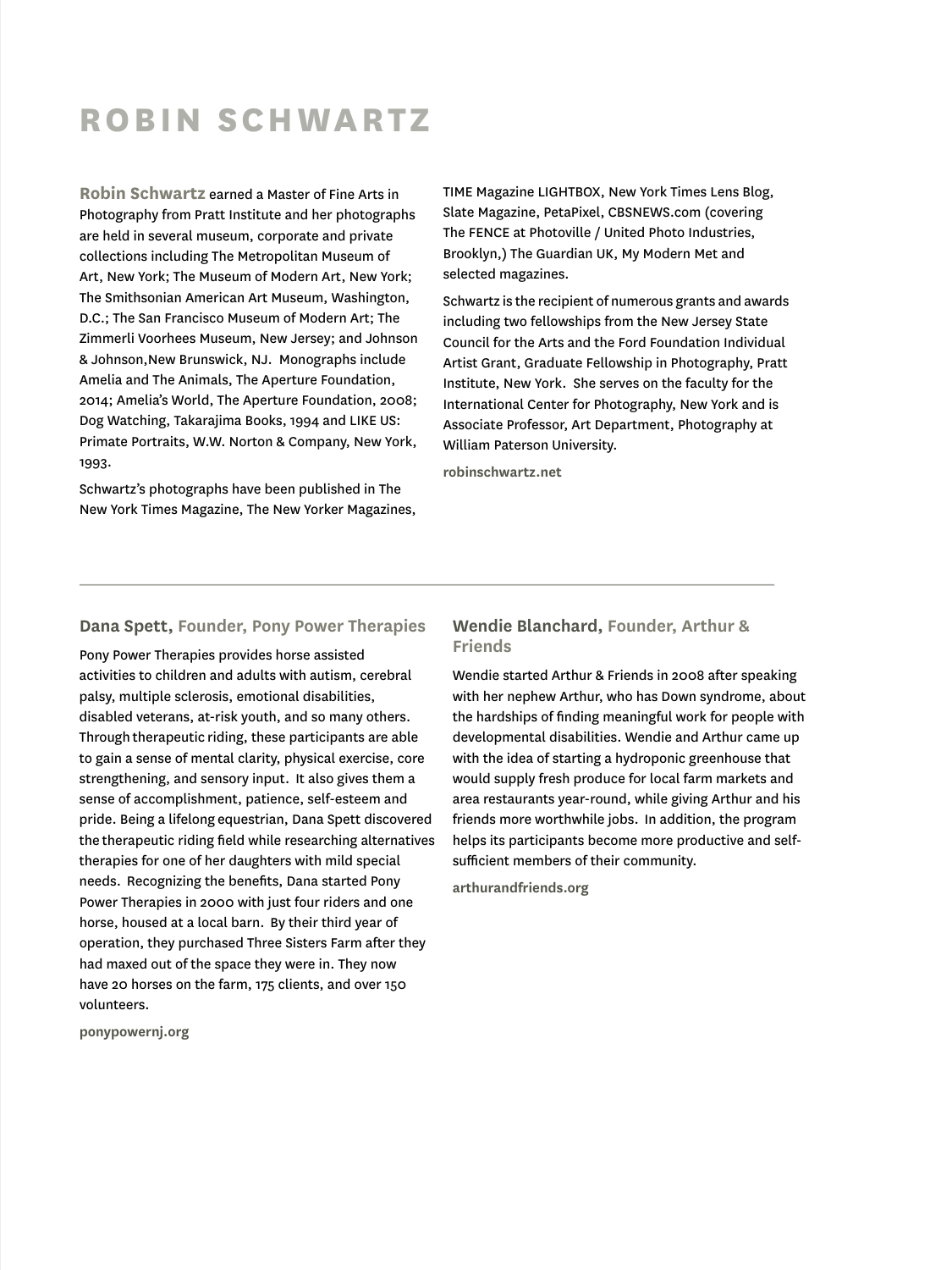



*Gian Paul Gonzalez, Founder, Hope + Future Melina García, Founder, Union City Music Project*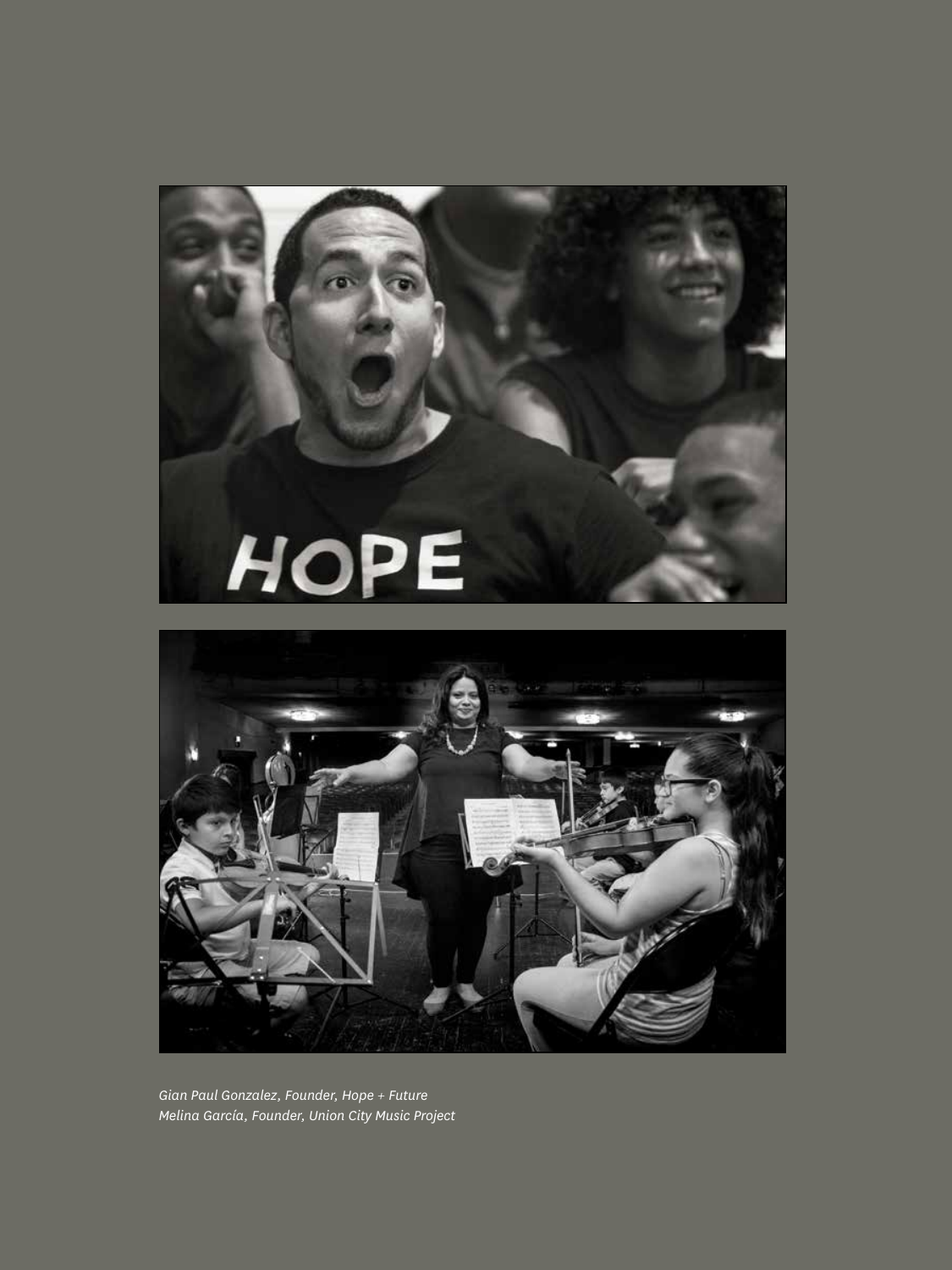## **jay seldin**

**"I am a teacher,** photographer, and world traveler. I am a curious person and a teller of tales." As a social documentary photographer, and environmental portrait photographer, my goal is to capture a moment in the lives of individual people, families or groups I've encountered on my journeys. I hope that the viewer will find an interesting story in the images that I have captured.

The 'Heros' that I have met for this project are are truly distinguished members of our NJ communities. Both Melina Garcia and Gian Paul dedicate themselves to the children and families in their local communities. I applaud their efforts helping and giving back to those that need it most, our children.

I have been exhibiting my photos for more then 30 years nationally and internationally and have received several

awards and grants from the following: The Geraldine R. Dodge Foundation, Adobe Photoshop competition winner, Distinguished Educators Award from Rochester Institute of Technology.

I am sponsored by the international paper company Canson-Infinity as one of their photography ambassadors, as well as BlackRapid Photo gear. I own and operate a photo travel workshop company specializing in bringing students to various developing countries to document and experience cultures and lifestyles. I've held the position of "artist-in-residence" for the Newark Art Museum and the Montclair Art Museum for several years. Currently, a faculty member at The International Center for Photography (ICP) in NYC.

**jayseldinphotos.com**

#### **Gian Paul Gonzalez, Founder, Hope + Future**

Gian Paul was the forward for Montclair State University basketball team during his time in college. In his junior year, he started an organization called 4-One which motivates at-risk youth throughout NJ through the game of basketball, inspiring pride and self-esteem in kids who need it the most. Upon graduating from Montclair State, Gian Paul had the opportunity to play professional basketball for the NBA. However, he decided to give up that dream for another one. He came back to his hometown of Union City to be a high school teacher. He felt that instead of giving his neighborhood kids a celebrity to look up to, it would serve them better to have a real in-person role model that they were able to spend time with every day. Using the 4-One model, Gian Paul started the Hope+Future Foundation which includes athletic training, mentoring clubs, health and nutrition education, an intramural basketball league, and assigned academic study periods to assist personal growth and improve young lives.

**www.hope-future.us**

#### **Melina García, Founder, Union City Music Project**

Melina is a Venezuela native who immigrated to Brooklyn with her mother at a young age. While in Brooklyn, she would pass the Brooklyn Conservatory everyday on her way to school, but unfortunately could not afford to attend. This was the second time Melina was unable to join a music program, as a similar program in her native country had run out of instruments by the time Melina was old enough to join. This would later inspire Melina to give the opportunity she missed as a child to others. Melina was living in Union City when she and her husband decided to start a family. They thought about moving to a better neighborhood to raise their children. However, she began to feel that if everyone with the means left Union City the way she had planned, there would be no one there to make a difference in the lives of the youth in the city she loved. She felt a calling to stay and make a difference. She started the Union City Music Project – an after school program designed to keep young people off the streets and teach them how to play a musical instrument in the process.

**ucmusicproject.org**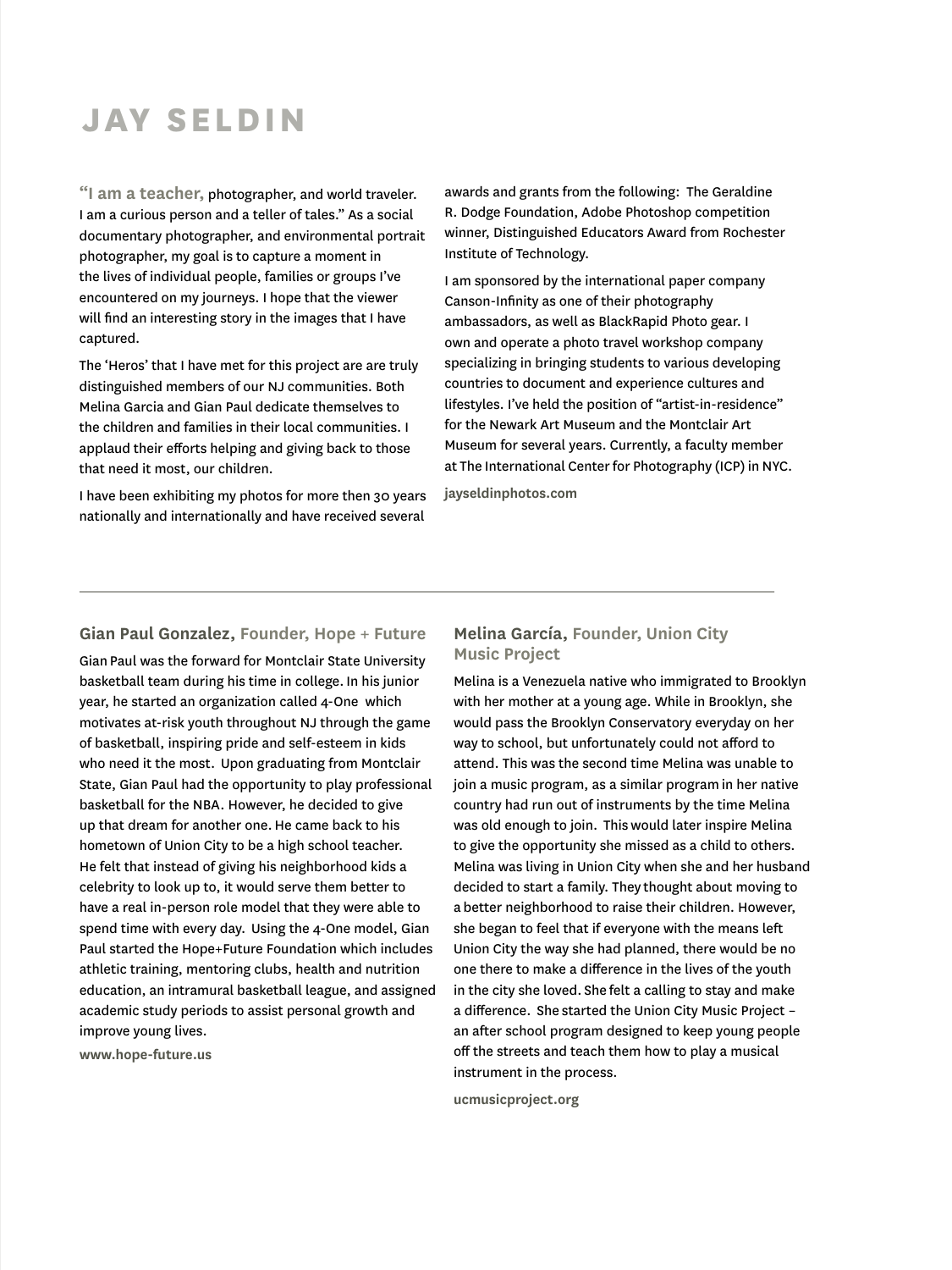



*Mike Ruane & Erika Rech, Co-Founders, Breast Intentions Jodina Hicks, Executive Director, UrbanPromise*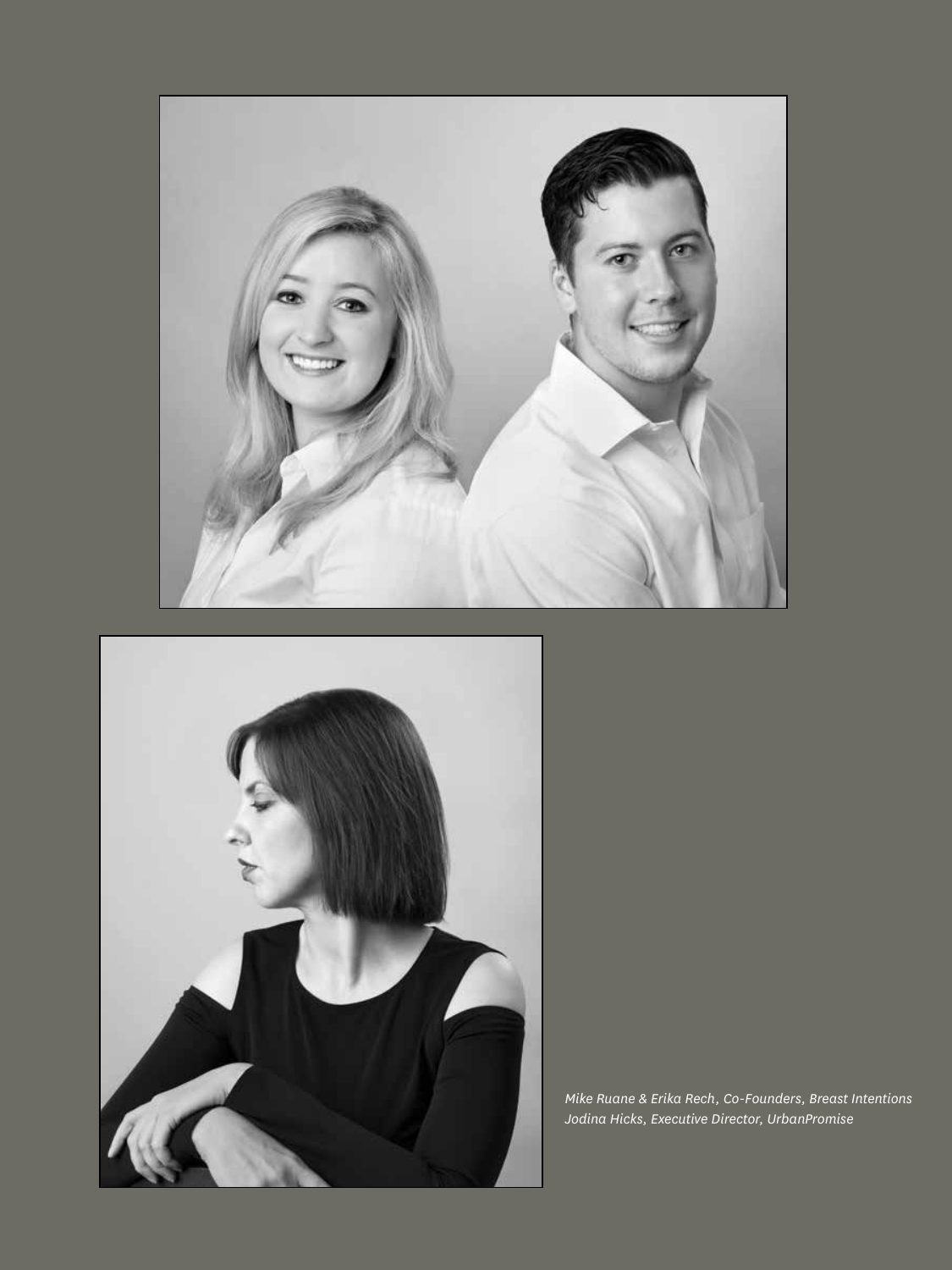### **bruce M. white**

**Bruce M. White** is an independent photographer specializing in the photography of historic architecture and works of art. Formerly a staff photographer at Sotheby's NY and at The Metropolitan Museum of Art, Bruce established an independent studio in 1991. His award winning, internationally recognized photographs have illustrated numerous art books & exhibitions and are commissioned by leading educational, cultural, and historic institutions such as The Metropolitan Museum of Art and The White House, as well as by noted artists and art collectors.

Recent projects include a 2014-2015 group exhibition at Kean University, new photography of the collection of American antiques at the Diplomatic Reception Rooms at the Department of State Washington D.C., updating photography for a new printing of the seminal volume: *The White House: Its Historic Furnishings & First Families* by Betty Monkman and Bruce White.

**brucewhitephotos.com**

#### **Mike Ruane & Erika Rech, Co-Founders, Breast Intentions**

When they were just 15 years old, cousins Mike Ruane and Erika Rech started Breast Intentions when two family members including Erika's mom, were diagnosed with breast cancer within months of one another. Throughout diagnosis and treatment, Erika and Mike witnessed firsthand the devastating effect that cancer can have on a family. They vowed to form an organization to help families navigate through a cancer diagnosis by providing resources and emotional and financial support. They started fundraising at their local church and shopping center, with the proceeds going directly to the women who needed it. They helped pay women's mortgages, electric and heating bills, costs for wigs, and even school supplies for some of their children. Today, Breast Intentions has raised almost \$1 million and is operating chapters in New York, Illinois, and Massachusetts.

**breastintentions.org**

#### **Jodina Hicks, Executive Director, UrbanPromise**

UrbanPromise started in 1988 as a summer camp for at-risk youth in Camden, New Jersey. In 25 years, they have expanded to now include an after school program for over 400 children throughout Camden, job training, experimental learning, and a host of other programs that challenge the youth to develop and realize their potential. Jodina came to UrbanPromise in 1988 as an 18-year old college student at Eastern University who wanted to volunteer her time to help to shape the lives of the young people in Camden. She felt a strong calling to help the community, so much so that she moved into Camden herself to be closer to the young people she served. During her senior year of college, Jodina took 3 students from the UrbanPromise program that were in very poor familial circumstances into her home and raised them as her own. One of them was only in  $8<sup>th</sup>$  grade at the time. Jodina helped her finish high school, go to college, get her masters, and she is now the Vice Principal of Camden Forward, the UrbanPromise K-8 school. Jodina played an integral role in helping build the ministry of UrbanPromise, creating the StreetLeader Program, a dynamic teen employment and leadership initiative, and the UrbanPromise Academy, a high school, which has become a last chance educational opportunity for the most vulnerable teens in Camden.

**urbanpromiseusa.org**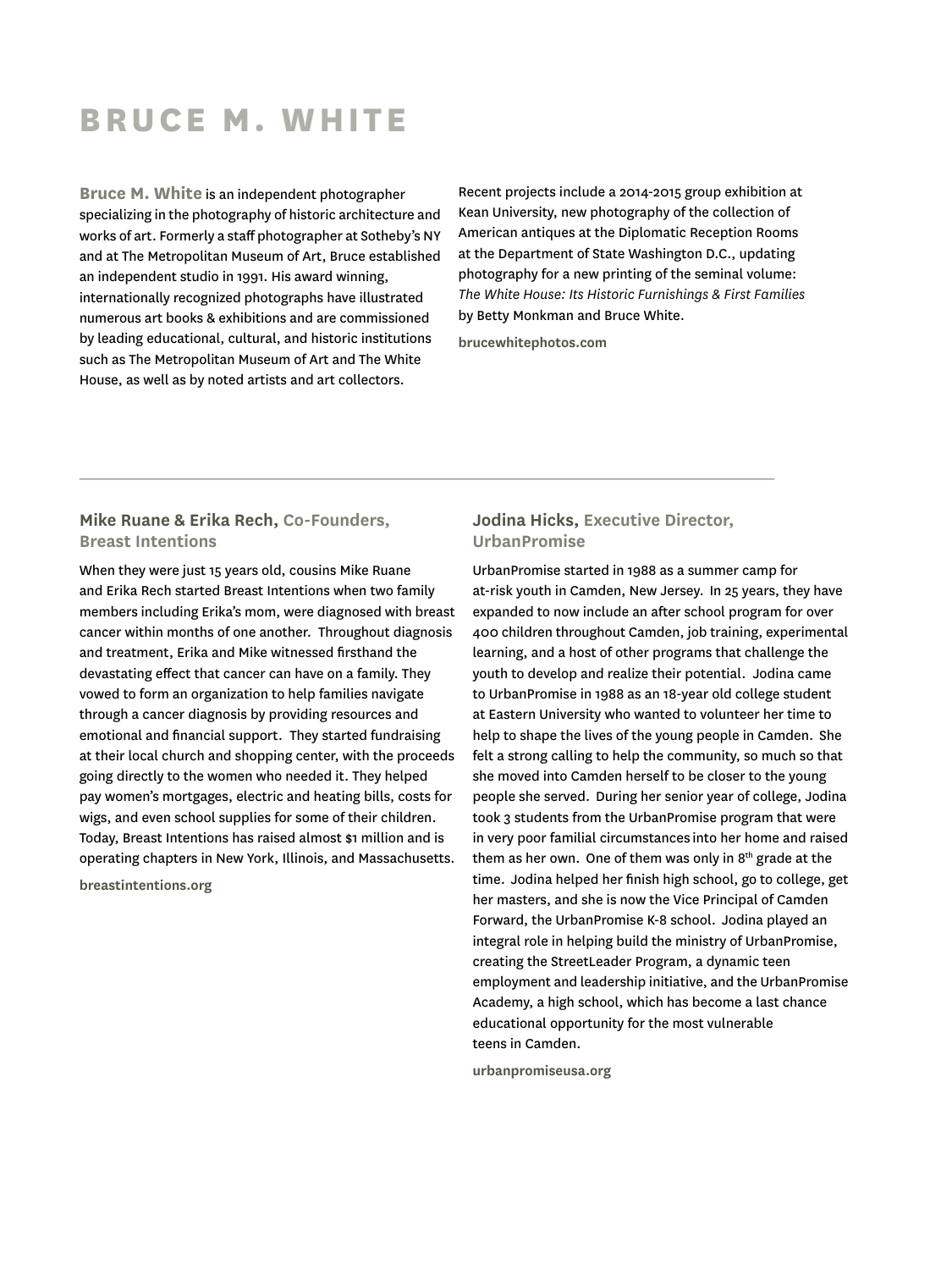

*Aidan McManus, Founder, Food Dude Clark and Jean Paradise, Co-Founders, Your Grandmother's Cupboard*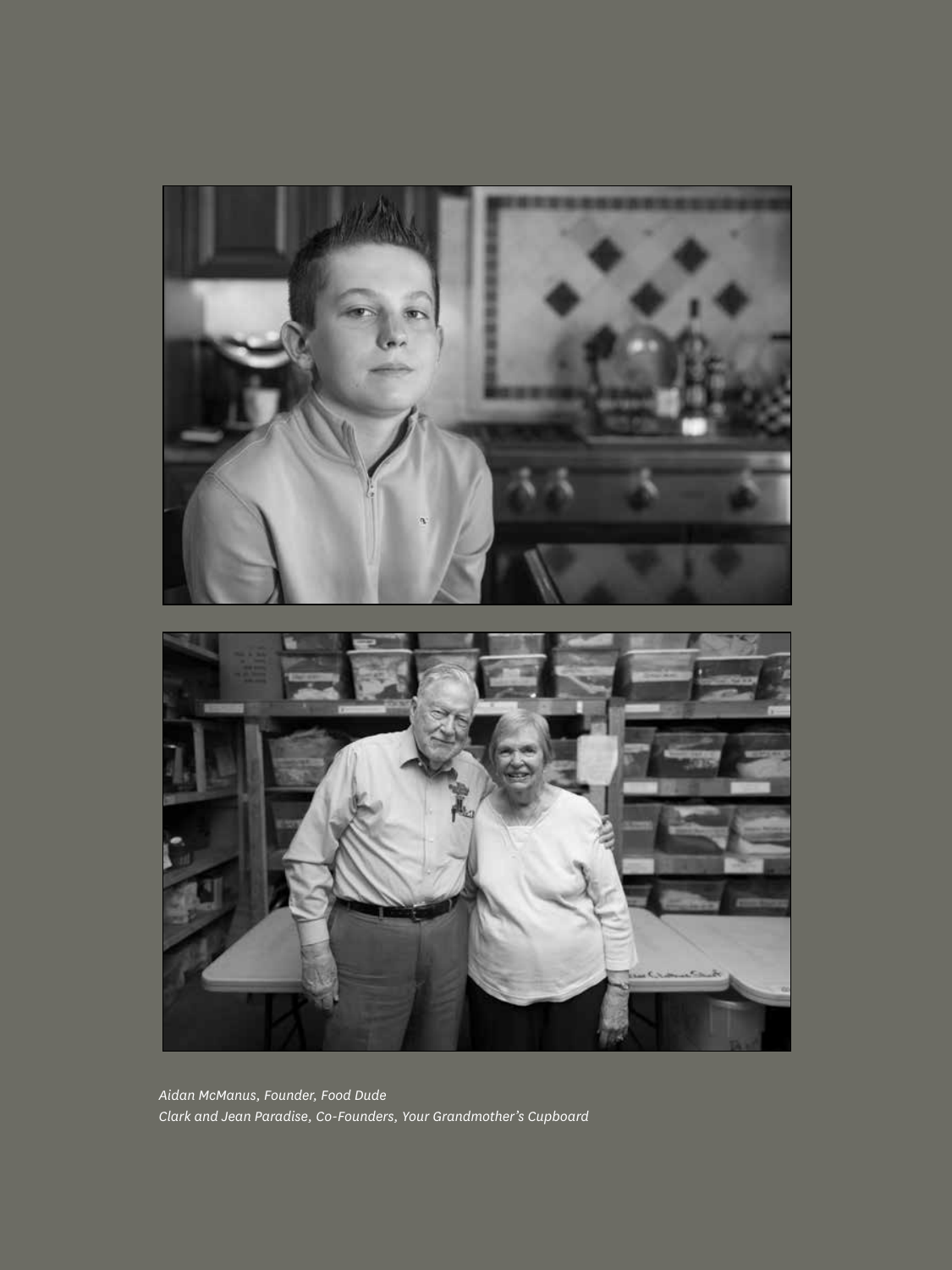### **wendel A. white**

**Wendel A. White** was born in Newark, New Jersey and grew up in New York, Pennsylvania, and New Jersey. He was awarded a BFA in photography from the School of Visual Arts in New York and an MFA in photography from the University of Texas at Austin. White is currently Distinguished Professor of Art at Stockton University in New Jersey.

He has received various awards and fellowships including a John Simon Guggenheim Foundation fellowship in photography, three artist fellowships from the New Jersey State Council for the Arts, a photography grant from the Graham Foundation for Advanced Studies in the Fine Arts, and a photography fellowship from En Foco Inc.

His work is represented in museum and corporate collections including: the New Jersey State Museum, Trenton, NJ; En Foco, New York, New York; Rochester Institute of Technology, New York; Museum of Fine Art, Houston, TX; Museum of Contemporary Photography, Chicago, IL; Johnson & Johnson, New Brunswick, NJ and the Paul R. Jones Collection of African-American Art at the University of Delaware. White's work is included in numerous publications including two books about his work, Manifest (published in 2014 by Chroma) and Small Towns, Black Lives (published in 2003 by the Noyes Museum of Art).

White has served on the board of directors for the Society for Photographic Education, the Atlantic City Historical Museum, New Jersey Black Culture and Heritage Foundation, and the New Jersey Council for the Humanities.

**wendelwhite.com**

#### **Aidan McManus, Founder, Food Dude**

Aidan was 5 years old when he saw a homeless man on the street. It was then and there he decided he would dedicate himself to helping those who were hungry. He drew comic books, planned movie and pizza night fundraisers, and did various chores to make money to donate to his local soup kitchen, Ladle of Love. By the time Aidan was 8 years old, he had raised over \$1000 to help Ladle of Love. Desiring to do more, Aidan started the nonprofit organization Food Dude to help provide food to families in his community by working together with other organizations to ease hunger in South Jersey. Aidan makes speeches at churches and schools to let kids know that no matter how young, they can make a difference.

#### **Clark and Jean Paradise, Co-Founders, Your Grandmother's Cupboard**

Both in their 80s, Clark and Jean Paradise started bringing blankets, clothing, and portable heaters to people living in a nearby tent-city community. When they learned that these individuals were lacking personal care items like soap, shampoo, toothpaste and toilet paper, they added these items to their list. They then discovered that there were many families in their area living in motel rooms and barely getting by. So through various donations of time, money, and supplies from their fellow NJ residents, Clark and Jean founded the mobile outreach program Your Grandmother's Cupboard to bring food, clothing, and personal supplies to people lacking transportation to access traditional food pantries and clothing depots. Today, Clark and Jean serve over 4,000 people per month, bringing their trailers full of donated items to various soup kitchens, shelters, and motels across the state.

**ygcnj.org**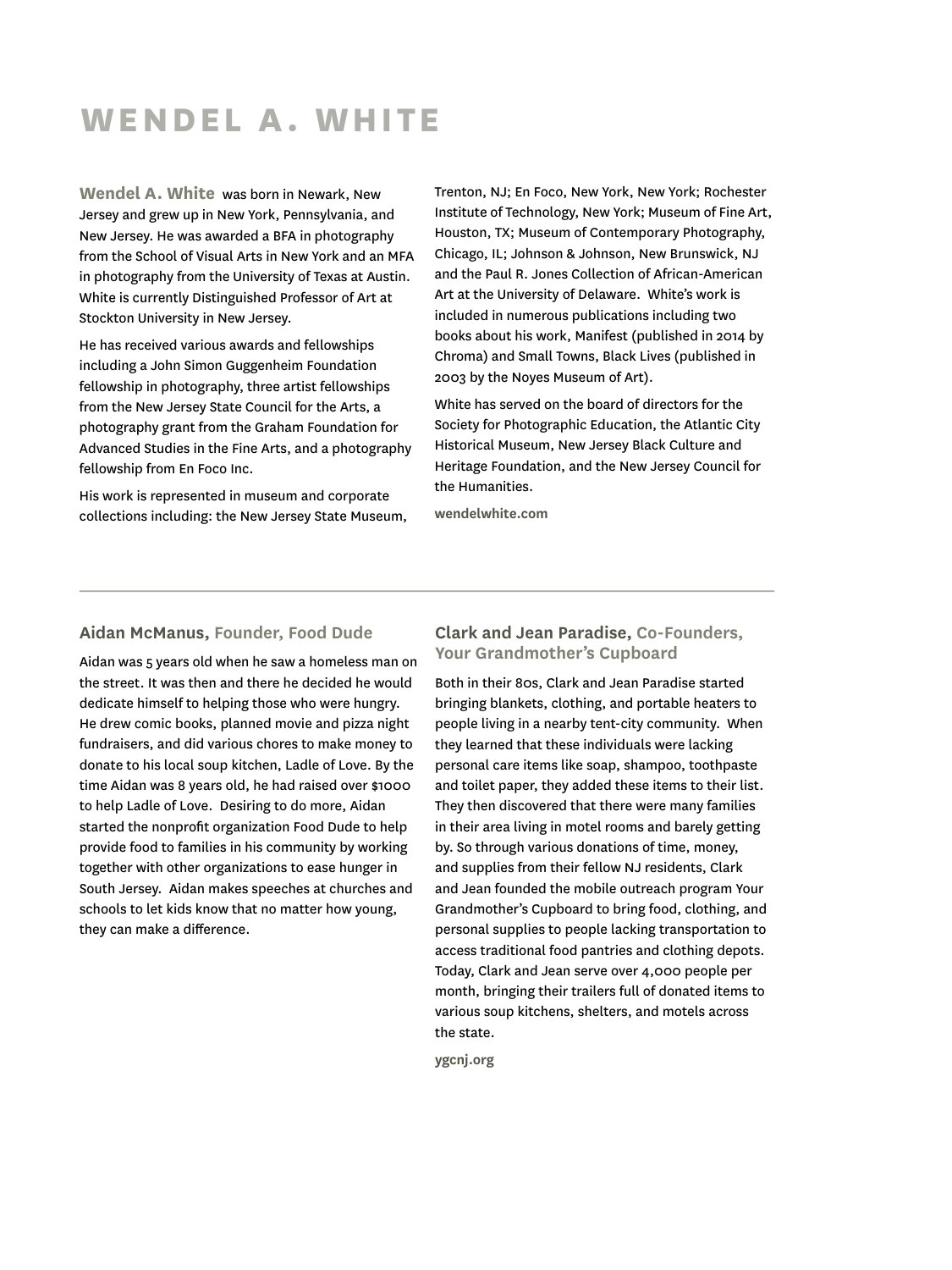### **Drumthwacket Foundation**

Founded in 1982, the Drumthwacket Foundation is a 501c3 non-profit, non-partisan organization. Its mission is to increase a sense of pride in New Jersey by preserving the Drumthwacket properties and broadening access, furthering awareness and support of the Foundation and its activities, expanding civic understanding amongst New Jerseyans and providing educational opportunities for the public.

**drumthwacket.org**

### **New Jersey Heroes**

New Jersey Heroes is a 501c3 non-profit foundation that was started in December 2010 by First Lady Mary Pat Christie. Our mission is to recognize, celebrate, and award everyday "Heroes" and promote their causes. These Heroes are doing extraordinary things in their communities through various nonprofit foundations across the state. Mrs. Christie began this foundation with the desire to showcase NJ state pride by highlighting some amazing citizens who are making our state a better place. Our hope is that by recognizing and promoting these individuals, we will inspire others to give back to their community.

**newjerseyheroes.org**